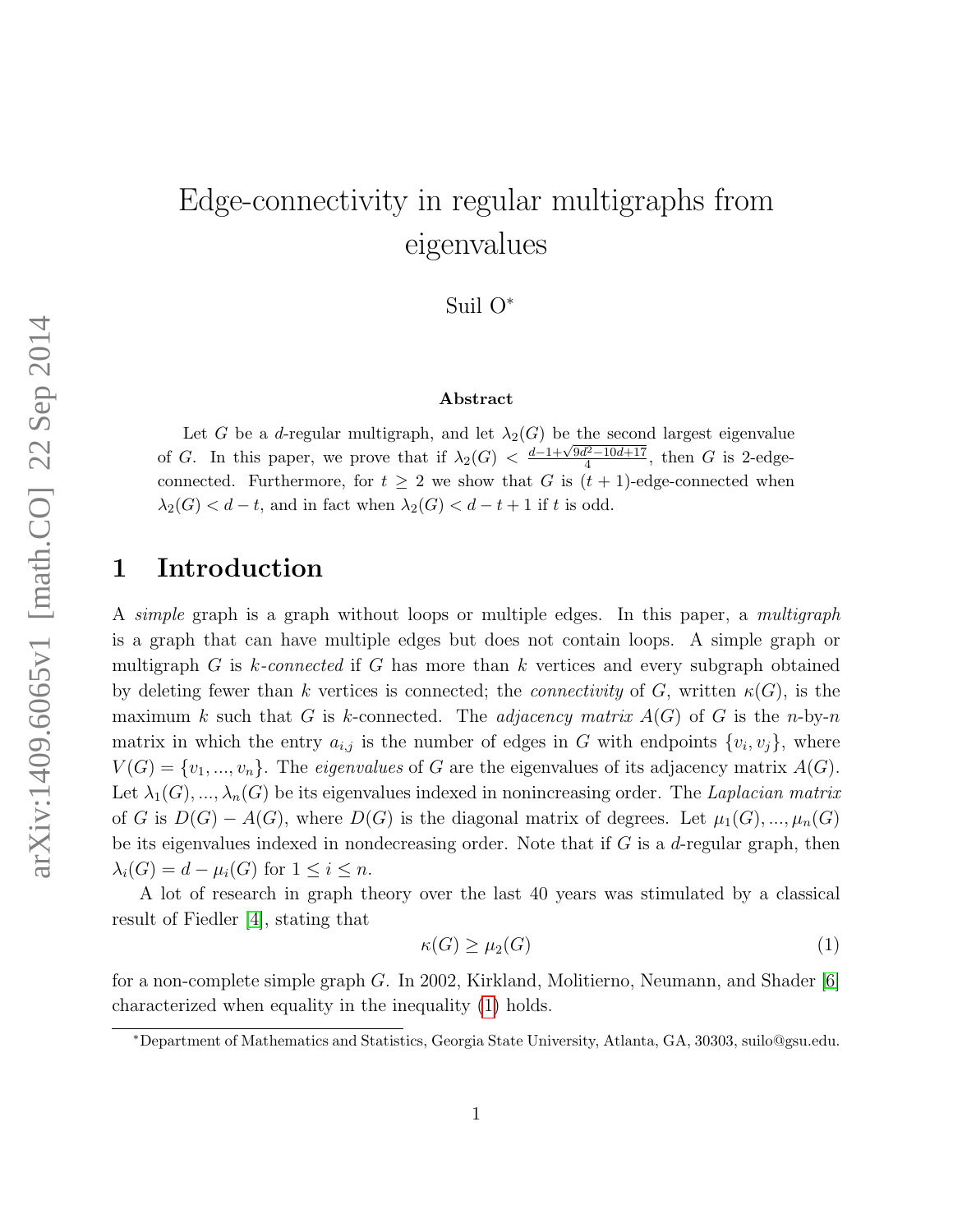A simple graph or multigraph G is t-edge-connected if every subgraph obtained by deleting fewer than t edges is connected; the edge-connectivity of G, written  $\kappa'(G)$ , is the maximum t such that G is t-edge-connected. Note that  $\kappa(G) \leq \kappa'(G)$ . Chandran [\[2\]](#page-9-0) proved that if G is an n-vertex d-regular simple graph with

$$
\lambda_2(G) < d - 1 - \frac{d}{n - d},\tag{2}
$$

then  $\kappa'(G) = d$  and if  $|[S,\overline{S}]| = d$ , where for vertex sets S and T,  $[S,T]$  is the set of edges from S to T, then S equals a single vertex or  $V(G - v)$  for a vertex  $v \in V(G)$ . Krivelevich and Sudakov  $[7]$  slightly improved Chandran's result and showed that if G is a d-regular simple graph with  $\lambda_2(G) \leq d-2$ , then  $\kappa'(G) = d$ . In 2010, Cioabǎ [\[3\]](#page-10-3) proved that if

$$
\lambda_2(G) < d - \frac{2t}{d+1},
$$

then  $\kappa'(G) \geq t + 1$ . When t equals 1 or 2, he proved stronger results.

**Theorem 1.1.** [\[3\]](#page-10-3) Let d be an odd integer at least 3 and let  $\pi(d)$  be the largest root of  $x^3 - (d-3)x^2 - (3d-2)x - 2 = 0$ . If G is a d-regular simple graph such that  $\lambda_2(G) < \pi(d)$ , then  $\kappa'(G) \geq 2$ .

This result is best possible in a sense that there exists a d-regular simple graph H with  $\lambda_2(H) = \pi(d)$  and with  $\kappa'(H) = 1$  (See [\[3\]](#page-10-3)).

**Theorem 1.2.** [\[3\]](#page-10-3) If G is a d-regular simple graph such that  $\lambda_2(G)$  <  $d-3+\sqrt{(d+3)^2-16}$  $\frac{a+3i-10}{2}$ , then  $\kappa'(G) \geq 3$ .

This result is also best possible in a sense that there exists a  $d$ -regular simple graph This result is also b<br>K with  $\lambda_2(K) = \frac{d-3+\sqrt{2}}{2}$  $(d+3)^{2}-16$  $\frac{a+3}{2}$  and with  $\kappa'(K) = 2$  (See [\[3\]](#page-10-3)). To guarantee higher edgeconnectivity, the author conjectured in his thesis [8].

<span id="page-1-0"></span>**Conjecture 1.3.** [8] Let 
$$
\rho(d,t) = \begin{cases} \frac{d-4+\sqrt{(d+4)^2-8t}}{2}, & \text{when } t \text{ is odd} \\ \frac{d-3+\sqrt{(d+3)^2-8t}}{2}, & \text{when } t \text{ is even} \end{cases}
$$
.

For  $t \geq 3$ , if G is a d-regular simple graph such that  $\lambda_2(G) < \rho(d,t)$ , then  $\kappa'(G) \geq t + 1$ .

In fact, the author [\[8\]](#page-10-4) proved that for a *d*-regular simple graph G with  $\kappa'(G) \leq t$ , if there exists a vertex subset  $S \subseteq V(G)$  with  $|[S,\overline{S}]| = \kappa'(G)$  and both  $|S|$  and  $|\overline{S}|$  are at least  $d+4$ when d is odd and at least  $d+3$  when d is even, then  $\lambda_2(G) \geq \rho(d,t)$ . This gives a partial positive answer to Conjecture 1.3. For each positive integer  $t \geq 2$ , the author constructed a t-connected d-regular simple graph G with  $\lambda_2(G) = \rho(d, t)$ , so the bound on the second largest eigenvalue is best possible if Conjecture [1.3](#page-1-0) is true.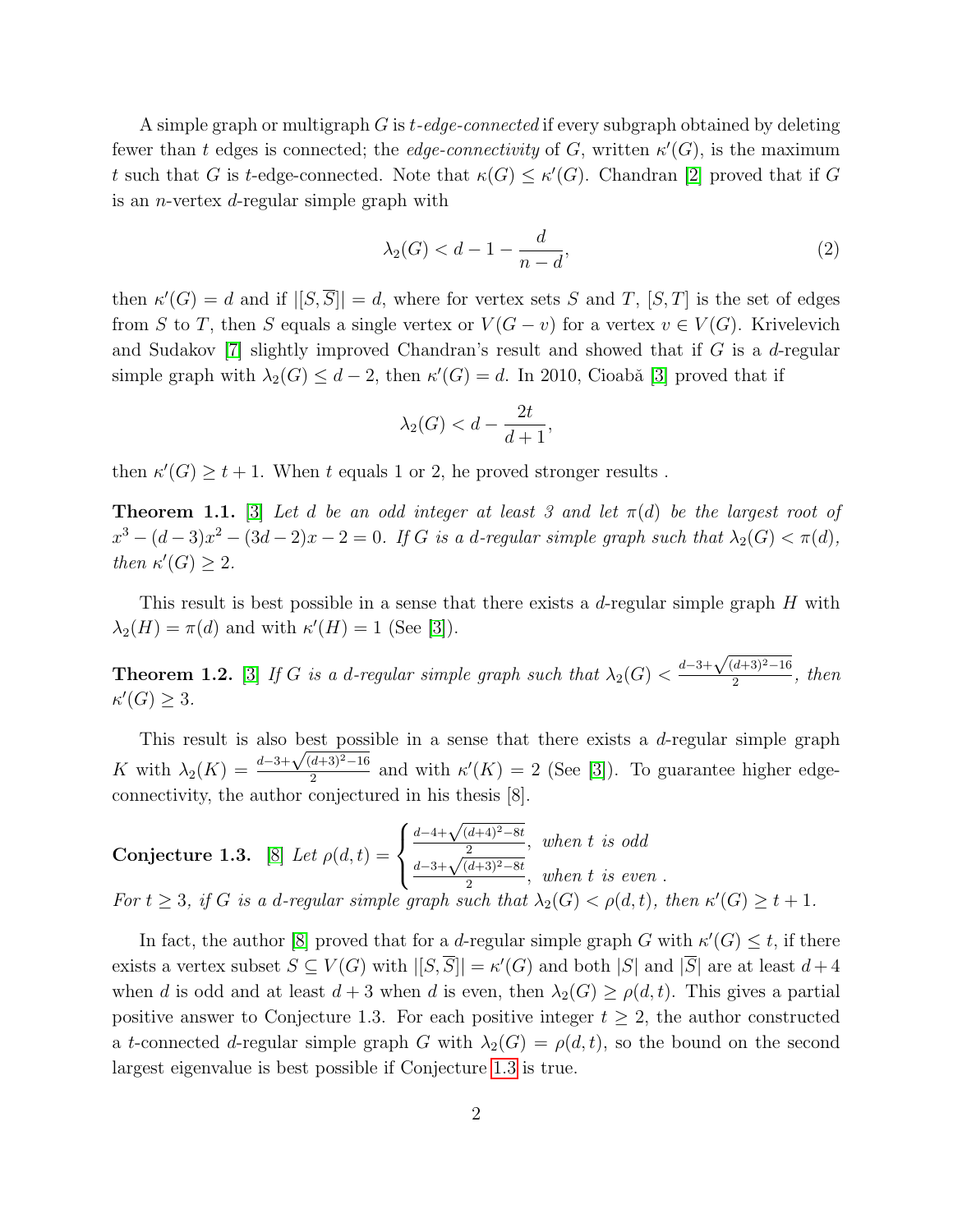In this paper, we extend some of these results to multigraphs. The main results of this paper are Theorem [1.4](#page-2-0) and Theorem [1.5.](#page-2-1) In fact, we obtain a best possible condition on the second largest eigenvalue  $\lambda_2(G)$  for a d-regular multigraph G to guarantee that  $\kappa'(G) \geq t+1$ for any positive integer t. We prove separately when  $t = 1$  in Section 3 and when  $t \geq 2$  in Section 4.

<span id="page-2-0"></span>**Theorem 1.4.** If G is a connected d-regular multigraph with  $\lambda_2(G) < \frac{d-1+\sqrt{9d^2-10d+17}}{4}$  $\frac{d^2-10d+17}{4}$ , then  $\kappa'(G) \geq 2.$ 

In Section 2, for any positive integer  $d \geq 3$ , we construct an example of a d-regular multigraph  $H_{d,1}$  having  $\lambda_2(H_{d,1}) = \frac{d-1+\sqrt{9d^2-10d+17}}{4}$  $\frac{d^2-10d+17}{4}$  and  $\kappa'(H_{d,1}) = 1$ . Our construction shows that Theorem [1.4](#page-2-0) is best possible. To guarantee higher edge-connectivity, we need a smaller upper bound on  $\lambda_2$  in terms of d and t.

<span id="page-2-1"></span>**Theorem 1.5.** For  $t \geq 2$ , if G is a connected d-regular multigraph with  $\lambda_2(G) < d - t$ , then  $\kappa'(G) \geq t+1$ . Furthermore, if t is odd and G is a connected d-regular multigraph with  $\lambda_2(G) < d-t+1$ , then  $\kappa'(G) \geq t+1$ .

We can rephrase Theorem [1.5](#page-2-1) as follows: if G is a connected d-regular multigraph with  $\lambda_2(G) < d-2l$  for  $l \geq 1$ , then  $\kappa'(G) \geq 2l+2$ . Our result implies that as the upper bound on  $\lambda_2(G)$  for a d-regular graph G decreases by 2, the lower bound on  $\kappa'(G)$  increases by 2. However, decreasing the bound on  $\lambda_2(G)$  by 1 does not increase the lower bound on  $\kappa'(G)$  by 1; this is a sense in which our result is sharp. For example,  $\lambda_2(G) < d-2$  implies  $\kappa'(G) \geq 4$ , and  $\lambda_2(G) < d-4$  implies  $\kappa'(G) \geq 6$ , but  $\lambda_2(G) < d-3$  does not imply  $\kappa'(G) \geq 5$ . In Section 2, for any positive integer  $d \geq 3$  and for even positive integer t, we construct a d-regular multigraph  $H_{d,t}$  with  $\kappa'(H_{d,t}) = t$  and  $\lambda_2(H_{d,t}) = d - t$ . Thus Theorem [1.5](#page-2-1) is best possible for all  $t \geq 2$  regardless of whether t is odd or even.

For undefined terms, see West [\[9\]](#page-10-5) or Godsil and Royle [\[5\]](#page-10-6).

## 2 The Construction

Cioabǎ [\[3\]](#page-10-3) presented examples for sharpness in the upper bound on  $\lambda_2(G)$  for a d-regular simple graph  $G$  to guarantee that  $G$  is either 2-edge-connected or 3-edge-connected. In this section, we present a smallest d-regular multigraph  $H_{d,1}$  with  $\kappa'(H_{d,1}) = 1$  and with  $\lambda_2(H_{d,1}) = \frac{d-1+\sqrt{9d^2-10d+17}}{4}$  $\frac{d^2-10d+17}{4}$ , and a smallest d-regular multigraph  $H_{d,t}$  with  $\kappa'(H_{d,t})=t$  and with  $\lambda_2(H_{d,t}) = d - t$  for every even positive integer  $t \geq 2$ .

<span id="page-2-2"></span>**Observation 2.1.** For a positive integer  $d \geq 3$ , there exists only one multigraph with three vertices such that every vertex has degree d, except only one vertex with degree  $d-1$ .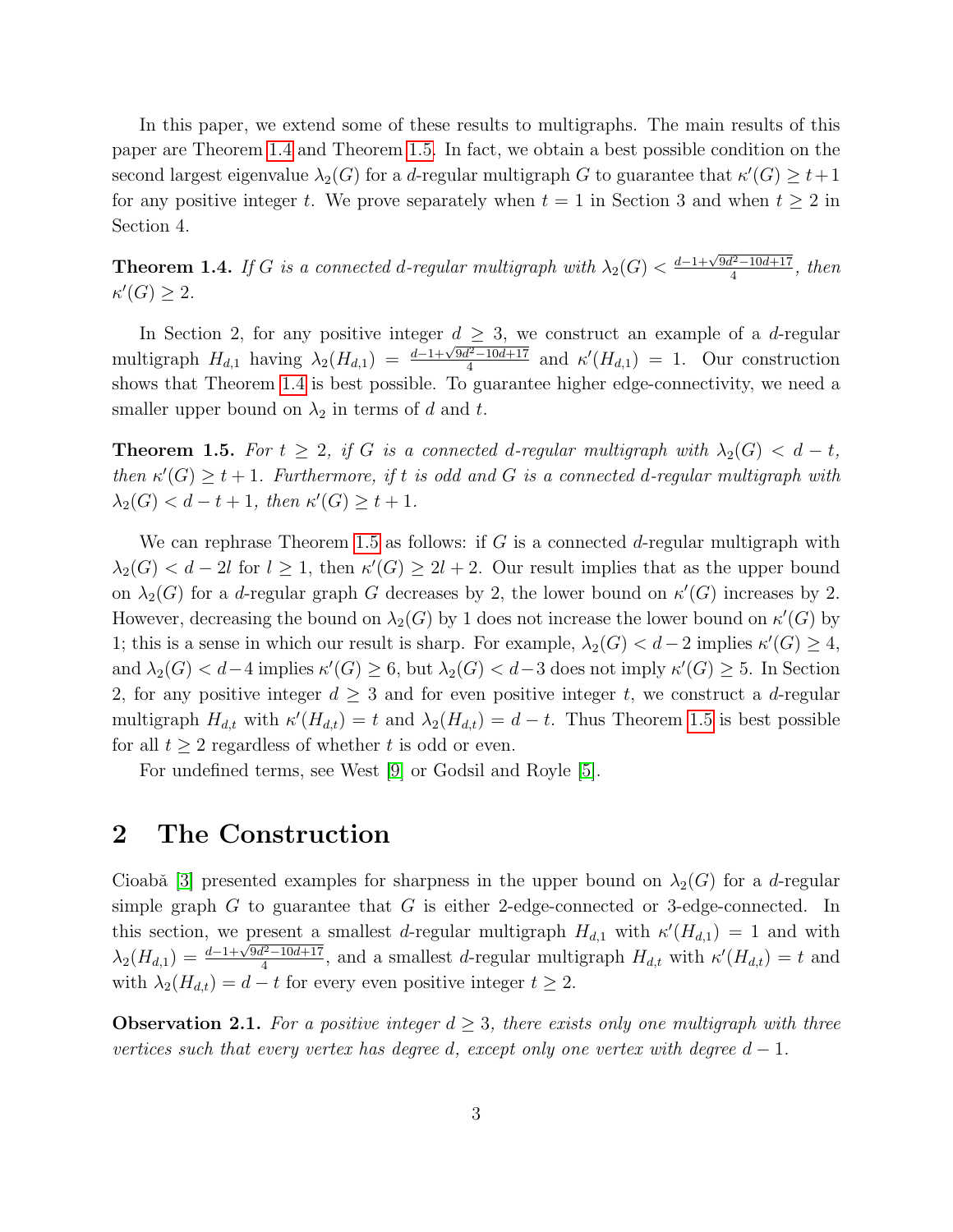

Figure 1: A cubic multigraph with  $\lambda_2 = \frac{1+\sqrt{17}}{2}$  $\frac{\sqrt{17}}{2}$  and  $\kappa' = 1$ 

*Proof.* Let G be a multigraph with three vertices, say  $v_1, v_2$ , and  $v_3$  such that  $v_1$  and  $v_2$  have degree d, and  $v_3$  has degree  $d-1$ . Let  $a, b$ , and c be the number of edges between  $v_1$  and  $v_2$ , between  $v_2$  and  $v_3$ , and between  $v_3$  and  $v_1$ , respectively. Since  $v_1$  and  $v_2$  have degree d, and v<sub>3</sub> has degree  $d-1$ , we have  $a + c = a + b = d$ ,  $c + b = d - 1$ , and  $2(a + b + c) = 3d - 1$ . Thus, we have  $a = \frac{d+1}{2}$  $\frac{+1}{2}$  and  $b = c = \frac{d-1}{2}$  $\frac{-1}{2}$ , which gives the desired result.  $\Box$ 

**Construction 2.2.** Let  $B_{d,1}$  be the 3-vertex multigraph guaranteed by Observation [2.1.](#page-2-2) Let  $H_{d,1}$  be the graph obtained from two copies of  $B_{d,1}$  by adding one edge between the two vertices with degree  $d-1$  in the copies. Note that  $H_{d,1}$  is the smallest d-regular multigraph with  $\kappa'(H_{d,1})=1$ .

Let t be an even positive integer less than  $d-1$ , and let  $B_{d,t}$  be the multigraph with two vertices, say x and y, such that every vertex has degree  $d-\frac{t}{2}$  $\frac{t}{2}$ . Let  $H_{d,t}$  be the graph obtained from two copies of  $B_{d,t}$  by adding  $\frac{t}{2}$  edges between two x and between two y in the copies. Note that  $H_{d,t}$  is a smallest d-regular multigraph with  $\kappa'(H_{d,t}) = t$ .

When  $d = 3$ , see Figure 1 and 2 for  $t = 1$  and for  $t = 2$ , respectively.

Now, we determine the second largest eigenvalue of  $H_{d,t}$ . First, we introduce some definitions. Consider a partition  $V(G) = V_1 \cup \cdots V_s$  of the vertex set of G into s non-empty subsets. For  $1 \leq i, j \leq s$ , let  $b_{i,j}$  denote the average number of neighbours in  $V_j$  of the vertices in  $V_i$ . The quotient matrix of this partition is the  $s \times s$  matrix whose  $(i, j)$ -th entry equals  $b_{i,j}$ .

<span id="page-3-2"></span>**Theorem 2.3.** (see Corollary 2.5.4 in [\[1\]](#page-9-1), Lemma 9.6.1 in [\[5\]](#page-10-6)) The eigenvalues of the quotient matrix interlace the eigenvalues of G.

This partition is equitable if for each  $1 \leq i, j \leq s$ , any vertex  $v \in V_i$  has exactly  $b_{i,j}$ neighbours in  $V_j$ .

<span id="page-3-0"></span>**Theorem 2.4.** (see Lemma 2.3.1 in [\[1\]](#page-9-1), Theorem 9.3.3 in [\[5\]](#page-10-6)) The set of the eigenvalues of G includes the eigenvalues of the quotient matrix for an equitable partition of G.

<span id="page-3-1"></span>**Theorem 2.5.** (see Proposition 3.4.1 in [\[1\]](#page-9-1), Theorem 8.8.2 in [\[5\]](#page-10-6)) A graph is bipartite if and only if its spectrum is symmetric about the origin.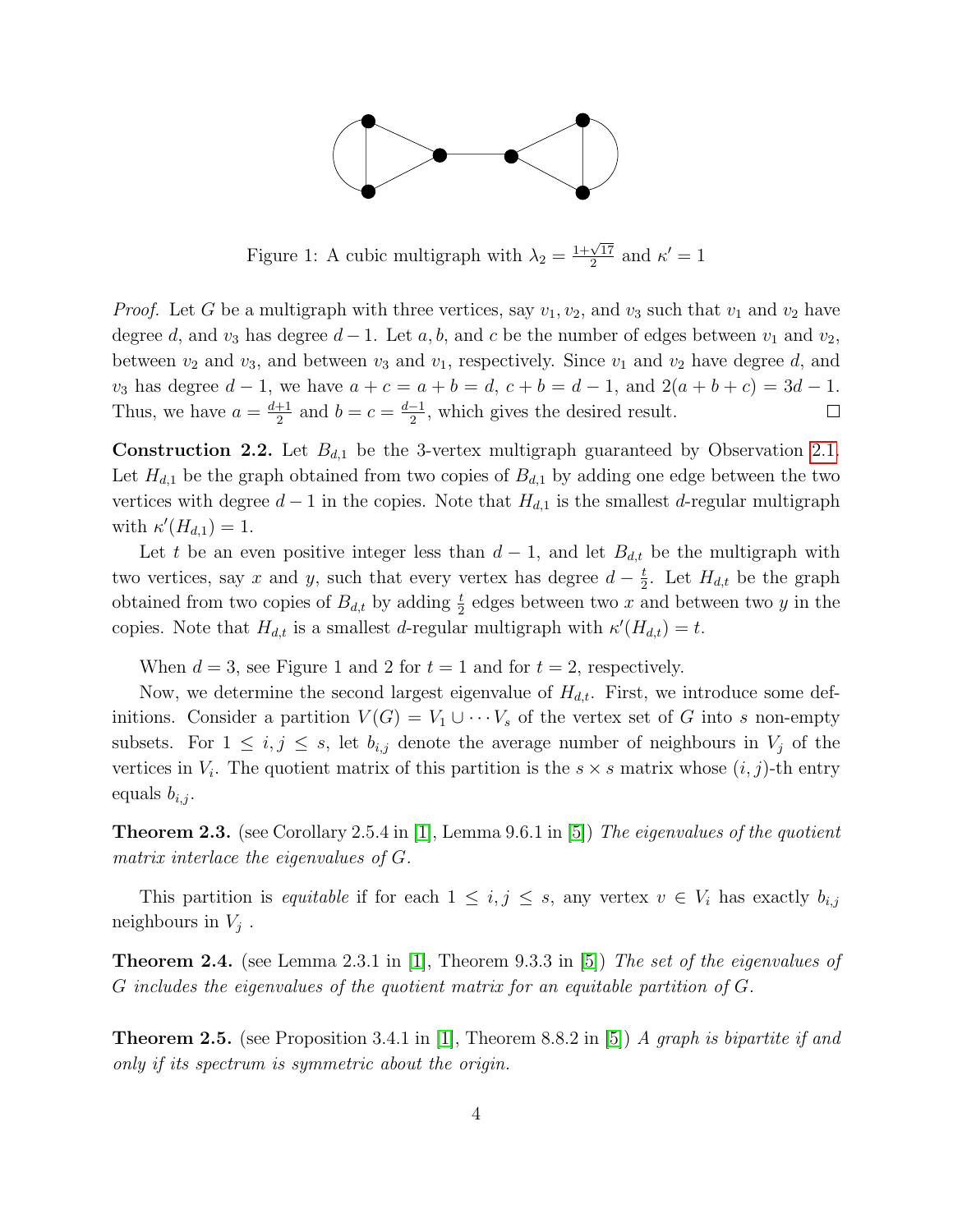

Figure 2: A cubic multigraph with  $\lambda_2 = 1$  and  $\kappa' = 2$ 

**Theorem 2.6.** The second largest eigenvalues of  $H_{d,1}$  and  $H_{d,t}$  are  $\frac{d-1+\sqrt{9d^2-10d+17}}{4}$  $\frac{d^2-10d+17}{4}$  and  $d-t$ , respectively.

*Proof.* Partition the vertex set of  $H_{d,t}$  into two parts: two copies of  $V(B_{d,t})$  in  $H_{d,t}$ . Note that this partition is equitable, and its quotient matrix is

$$
A = \begin{pmatrix} d - \frac{t}{2} & \frac{t}{2} \\ \frac{t}{2} & d - \frac{t}{2} \end{pmatrix}.
$$

The characteristic polynomial of the matrix is  $(x - d)(x - d + t)$ . By Theorem [2.4,](#page-3-0) the numbers d and  $d - t$  are eigenvalues of  $H_{d,t}$ , and by Theorem [2.5,](#page-3-1) the eigenvalues of  $H_{d,t}$  are  $-d, -(d-t), d-t$ , and d. Thus  $\lambda_2(H_{d,t}) = d-t$ .

The adjacency matrix of  $H_{d,1}$  is

$$
\begin{pmatrix}\n0 & \frac{d+1}{2} & \frac{d-1}{2} & 0 & 0 & 0 \\
\frac{d+1}{2} & 0 & \frac{d-1}{2} & 0 & 0 & 0 \\
\frac{d-1}{2} & \frac{d-1}{2} & 0 & 1 & 0 & 0 \\
0 & 0 & 1 & 0 & \frac{d-1}{2} & \frac{d-1}{2} \\
0 & 0 & 0 & \frac{d-1}{2} & 0 & \frac{d+1}{2} \\
0 & 0 & 0 & \frac{d-1}{2} & \frac{d+1}{2} & 0\n\end{pmatrix}
$$

.

The characteristic polynomial of this matrix is

$$
(x-d)\left\{x^2 - \left(\frac{d-1}{2}\right)x - \left(\frac{d^2-d+2}{2}\right)\right\}(x+\frac{d-3}{2})(x+\frac{d+1}{2})^2,
$$

so the eigenvalues of  $H_{d,1}$  are  $d, \frac{d-1 \pm \sqrt{9d^2-10d+17}}{4}$  $\frac{d^2-10d+17}{4}, -\frac{d+1}{2}$  $\frac{+1}{2}, -\frac{d+1}{2}$  $\frac{+1}{2}$ , and  $-\frac{d-3}{2}$ so the eigenvalues of  $H_{d,1}$  are  $d, \frac{d-1 \pm \sqrt{9d^2-10d+17}}{4}, -\frac{d+1}{2}, -\frac{d+1}{2}$ , and  $-\frac{d-3}{2}$ . Thus, we have  $\lambda_2(H_{d,1}) = \frac{d-1+\sqrt{9d^2-10d+17}}{4}$ .  $\frac{d^2-10d+17}{4}$ .

 $\Box$ 

## 3 Proof of Theorem [1.4](#page-2-0)

In this section, we prove Theorem [1.4](#page-2-0) by finding appropriate partitions of a d-regular multigraph G with  $\kappa'(G) = 1$  such that the quotient matrices of these partitions have their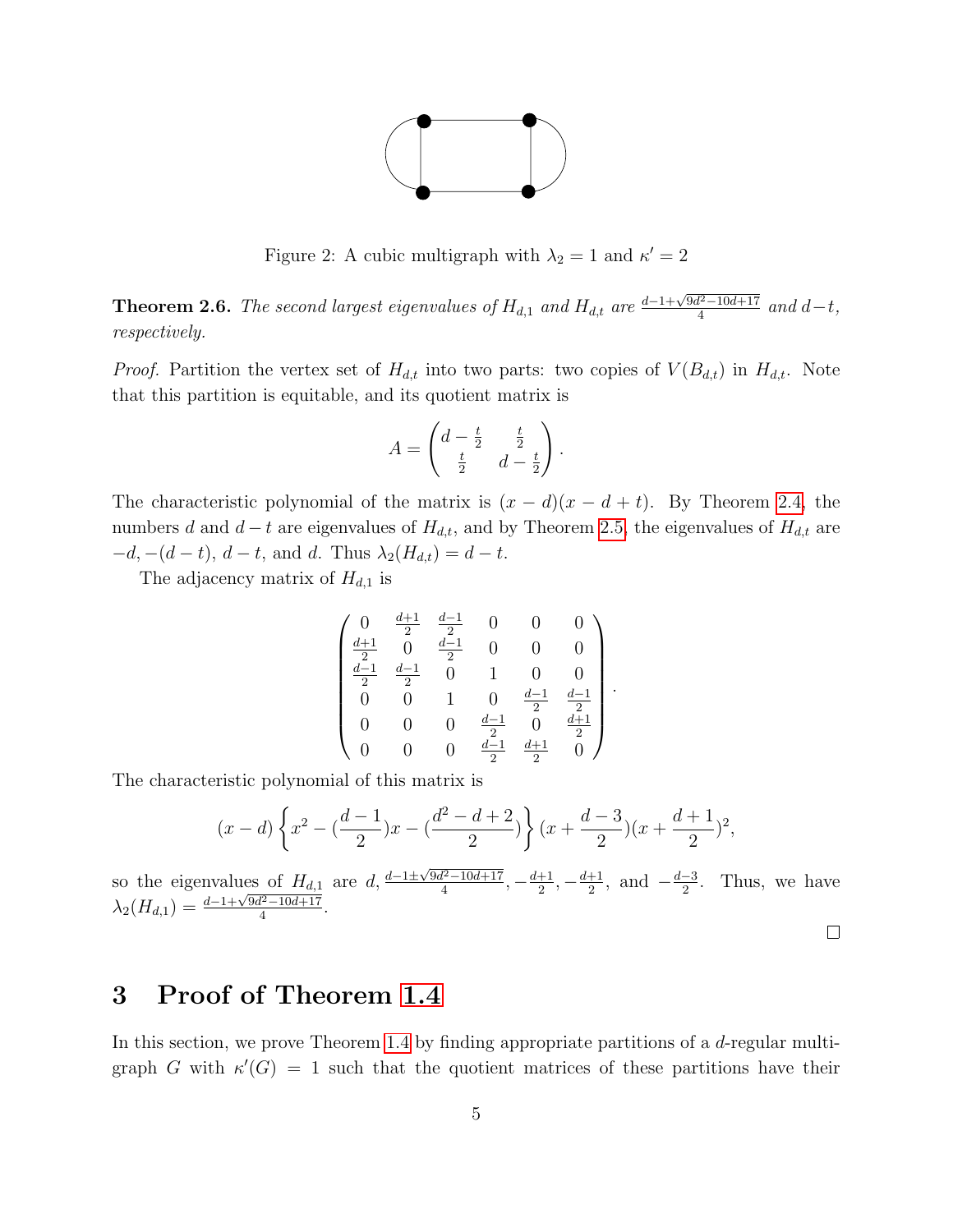second largest eigenvalues greater than equal to  $\frac{d-1+\sqrt{9d^2-10d+17}}{2}$  $\frac{l^2-10d+17}{2}$ . By Theorem [2.3,](#page-3-2) we have  $\lambda_2(G) \geq \frac{d-1+\sqrt{9d^2-10d+17}}{2}$  $\frac{2^{2}-10d+17}{2}$ . Now, we prove Theorem [1.4.](#page-2-0)

*Proof of Theorem [1.4](#page-2-0).* Assume to the contrary that  $\kappa'(G) = 1$ . Then there exists a vertex subset S such that  $|[S,\overline{S}]|=1$ . Let  $a=|S|$  and let  $b=|\overline{S}|$ , so we have  $a+b=n$ . We may assume that  $a \leq b$ . Note that d, a, and b must be odd by degree-sum formula, and a is at least 3. The quotient matrix of the partition S and  $\overline{S}$  is

$$
A = \begin{pmatrix} d - \frac{1}{a} & \frac{1}{a} \\ \frac{1}{b} & d - \frac{1}{b} \end{pmatrix}.
$$

The characteristic polynomial of this matrix equals

$$
\left(x - d + \frac{1}{a}\right)\left(x - d + \frac{1}{b}\right) - \frac{1}{ab}
$$

$$
= (x-d)^{2} + \left(\frac{1}{a} + \frac{1}{b}\right)(x-d) = (x-d)\left(x - \frac{1}{a} + \frac{1}{b}\right).
$$

Thus the eigenvalues of the matrix A are d and  $d - \frac{1}{a} - \frac{1}{b}$  $\frac{1}{b}$ . Case 1.  $a \geq 5$ . By Theorem [2.3,](#page-3-2) we have

,

$$
\lambda_2(G) \ge d - \frac{1}{a} - \frac{1}{b} \ge d - \frac{1}{5} - \frac{1}{5} = d - \frac{2}{5}.
$$
 (3)

Since  $(3d - \frac{3}{5})$  $(\frac{3}{5})^2 - (9d^2 - 10d + 17) > \frac{32}{5}$  $\frac{32}{5}d - 17 > 0$  for  $d \ge 3$ , we have

$$
d - \frac{2}{5} - \frac{d - 1 + \sqrt{9d^2 - 10d + 17}}{4} = \frac{3d - \frac{3}{5} - \sqrt{9d^2 - 10d + 17}}{4} > 0.
$$

Case 2.  $a = 3$  and  $b \ge 11$ . By Theorem [2.3,](#page-3-2) we have

$$
\lambda_2(G) \ge d - \frac{1}{a} - \frac{1}{b} \ge d - \frac{1}{3} - \frac{1}{11} = d - \frac{14}{33}.
$$
 (4)

Since  $(3d - \frac{23}{33})^2 - (9d^2 - 10d + 17) > \frac{64}{11}d - 17 > 0$  for  $d \ge 3$ , we have

$$
d - \frac{14}{33} - \frac{d - 1 + \sqrt{9d^2 - 10d + 17}}{4} = \frac{3d - \frac{23}{33} - \sqrt{9d^2 - 10d + 17}}{4} > 0.
$$

Case 3.  $a = 3$  and  $5 \le b \le 9$ . Since  $a = 3$  and there exists only one edge between S and  $\overline{S}$ , we have  $G[S] = B_{d,1}$  by Observation [2.1.](#page-2-2) Thus there exists only one vertex, say x, in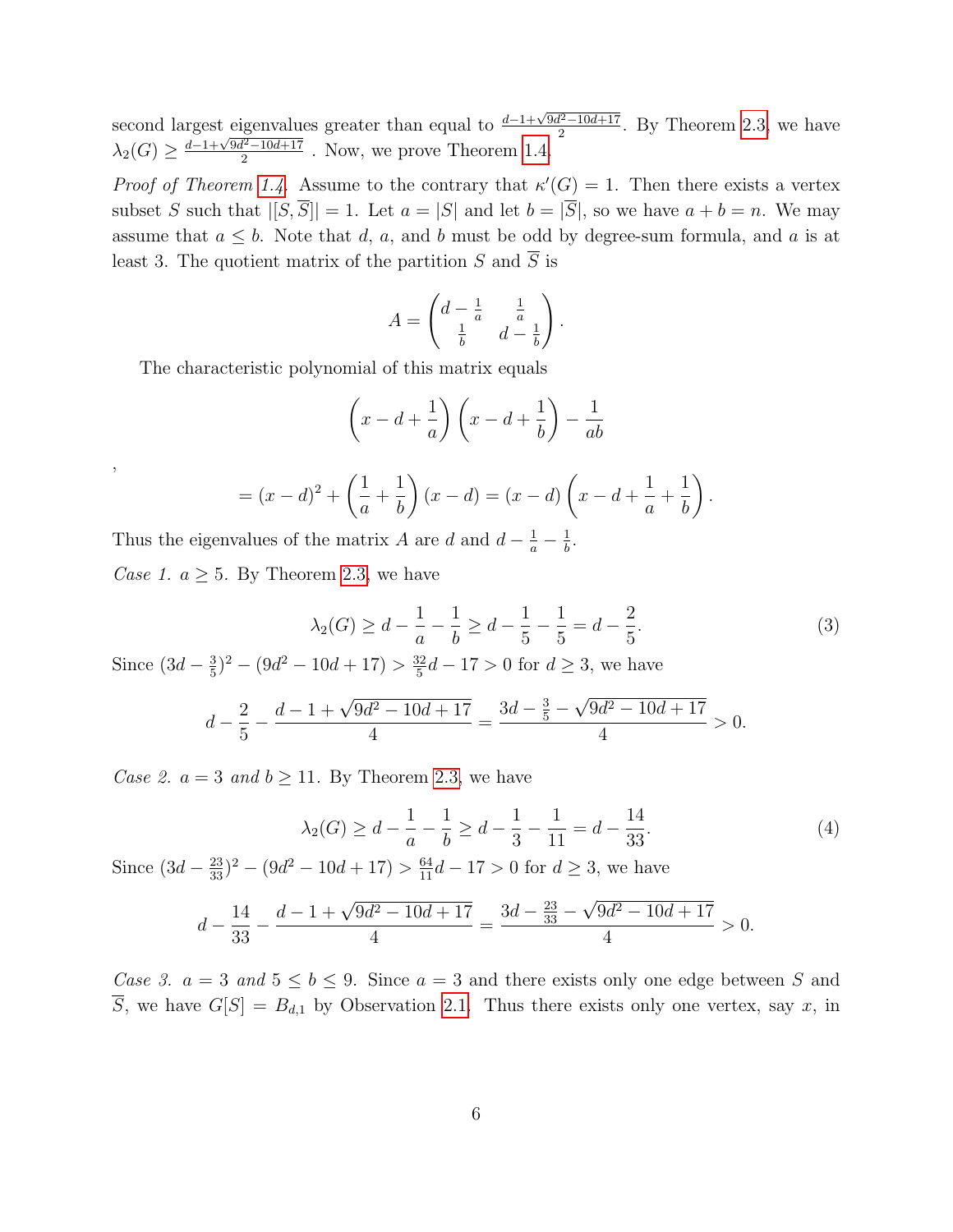$\overline{S}$  with a neighbor in S. Partition the vertex set of G into three parts:  $V(B_{d,1}), \{x\}$ , and  $V(G) - V(B_{d,1}) - \{x\}$ . The quotient matrix of this partition is

$$
A = \begin{pmatrix} d - \frac{1}{3} & \frac{1}{3} & 0 \\ 1 & 0 & d - 1 \\ 0 & c & d - c \end{pmatrix}.
$$

where  $c = \frac{d-1}{b-1}$  $\frac{d-1}{b-1}$ . The characteristic polynomial of the matrix is

$$
(x - d + \frac{1}{3}) \{x(x - d + c) + c(1 - d)\} - \frac{1}{3}(x - d + c)
$$
  

$$
= (x - d + \frac{1}{3}) \{x^2 - (d - c)x + c - cd\} - \frac{1}{3}(x - d + c)
$$
  

$$
= (x - d) \{x^2 + (c - d)x + c - cd\} + \frac{1}{3} \{x^2 + (c - d)x + c - cd - x + d - c\}
$$
  

$$
= (x - d) \{x^2 + (c - d)x + c - cd\} + \frac{1}{3} \{x^2 + (c - d - 1)x + (1 - c)d\}
$$
  

$$
= (x - d) \{x^2 + (c - d)x + c - cd\} + \frac{1}{3}(x - d)(x + c - 1)
$$
  

$$
= (x - d) \{x^2 + (c - d)x + c - cd + \frac{1}{3}(x + c - 1)\}
$$
  

$$
= (x - d) \{x^2 + (c - d + \frac{1}{3})x + \frac{4}{3}c - cd - \frac{1}{3}\}
$$

The second largest root of the polynomial is

$$
\frac{d-c-\frac{1}{3}+\sqrt{(d-c-\frac{1}{3})^2-\frac{16}{3}c+4cd+\frac{4}{3}}}{2}.
$$

Now, it suffices to show that for  $b \in \{5, 7, 9\}$ , we have

$$
\frac{d-c-\frac{1}{3}+\sqrt{(d-c-\frac{1}{3})^2-\frac{16}{3}c+4cd+\frac{4}{3}}}{2} > \frac{d-1+\sqrt{9d^2-10d+17}}{4}.
$$

Subcase 3-1.  $b = 9$ . By replacing c with  $\frac{d-1}{8}$ , we have

$$
\frac{d - \frac{d-1}8 - \frac 13 +\sqrt{(d-\frac{d-1}8-\frac 13)^2-\frac{16}3\frac{d-1}8+4\frac{d-1}8d+\frac 43}}2=\frac{21d-5+\sqrt{729d^2-882d+1177}}{48}.
$$

By subtracting  $\frac{d-1+\sqrt{9d^2-10d+17}}{4}$  $\frac{d^2-10d+17}{4}$  from  $\frac{21d-5+\sqrt{729d^2-882d+1177}}{48}$ , we have

$$
\frac{9d+7+\sqrt{729d^2-882d+1177}-12\sqrt{9d^2-10d+17}}{48}.
$$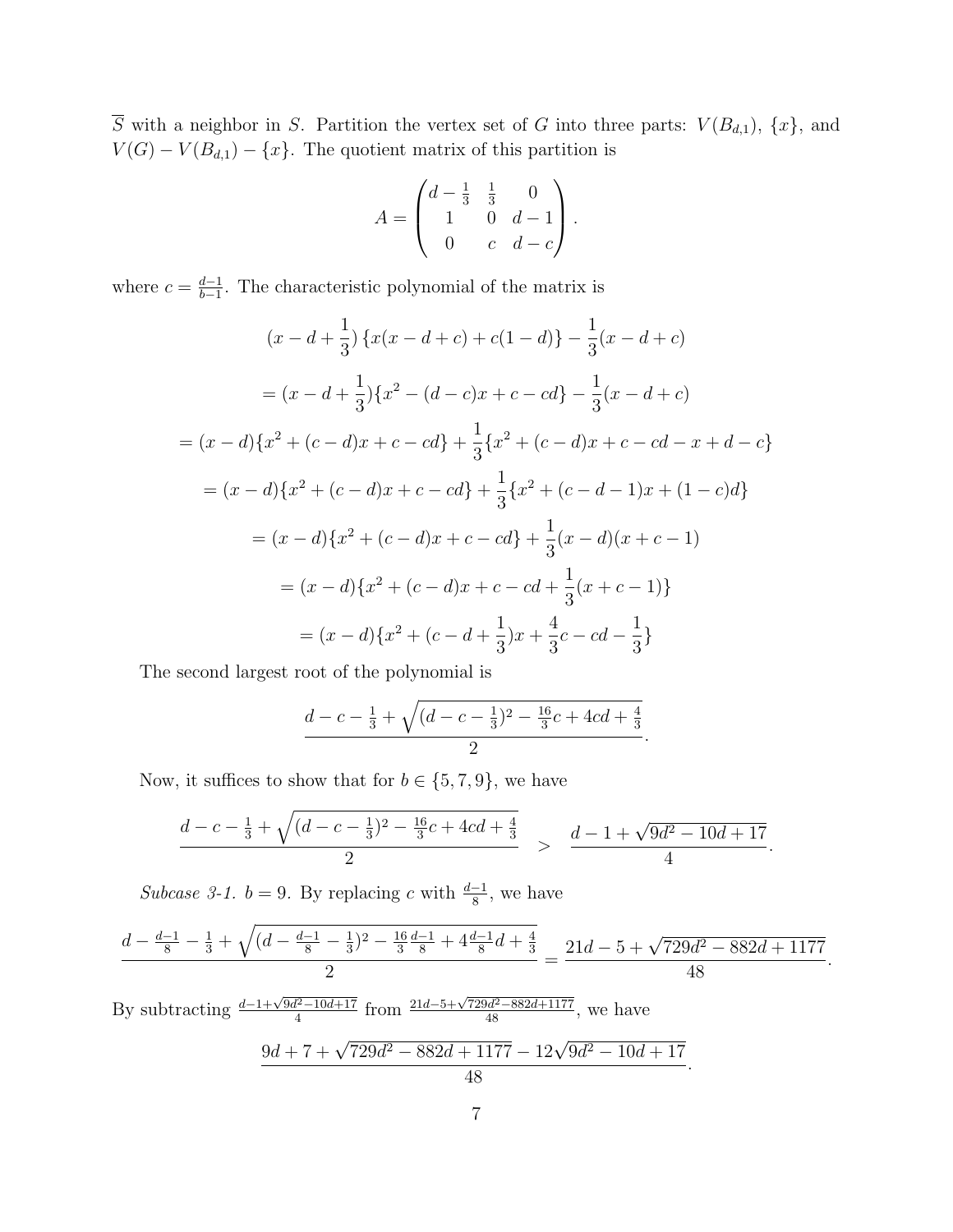Since both  $9d + 7 + \sqrt{729d^2 - 882d + 1177}$  and  $12\sqrt{9d^2 - 10d + 17}$  are positive, it suffices to show that  $0 < (9d + 7 + \sqrt{729d^2 - 882d + 1177})^2 - (12\sqrt{9d^2 - 10d + 17})^2$ 

$$
= 2(9d+7)\sqrt{729d^2 - 882d + 1177} - (486d^2 - 684d + 790).
$$

Since both  $2(9d+7)\sqrt{729d^2 - 882d + 1177}$  and  $486d^2 - 684d + 790$  are positive for  $d \ge 1$ , it suffices to show that  $0 < (2(9d + 7)\sqrt{729d^2 - 882d + 1177})^2 - (486d^2 - 684d + 790)^2$ 

$$
= 236196d4 + 81648d3 + 79704d2 + 420336d + 230692
$$

$$
- (236196d4 - 664848d3 + 1235736d2 - 1080720d + 624100)
$$

$$
= 746496d3 - 1156032d2 + 1501056d - 393408.
$$

By comparing each coefficient of  $d^i$  for  $i \in \{0, 1, 2, 3\}$ , we have this inequality

 $746496d^3 - 1156032d^2 + 1501056d - 393408 > 746496d^3 - 1194393.6d^2 + 1492992d - 447897.6$ 

$$
= 746496(d3 - 1.6d2 + 2d - 0.6) = 746496{d2(d - 1.6) + 2(d - 1.6) + 2.6}
$$

$$
> 746496(d2 + 2)(d - 1.6) > 0
$$

for  $d \geq 3$ .

Subcase 3-2.  $b = 7$ . By plugging 7 into b, we have

$$
\frac{d - \frac{d-1}6 - \frac 13 +\sqrt{(d-\frac{d-1}6-\frac 13)^2-\frac{16}3\frac{d-1}6+4\frac{d-1}6d+\frac 43}}2=\frac{5d-1+\sqrt{49d^2-66d+81}}{12}.
$$

By subtracting  $\frac{d-1+\sqrt{9d^2-10d+17}}{4}$  $\frac{d^2-10d+17}{4}$  from  $\frac{5d-1+\sqrt{49d^2-66d+81}}{12}$ , we have

$$
\frac{2d+2+\sqrt{49d^2-66d+81}-3\sqrt{9d^2-10d+17}}{12}.
$$

Since both  $2d + 2 + \sqrt{49d^2 - 66d + 81}$  and  $3\sqrt{9d^2 - 10d + 17}$  are positive, it suffices to show that  $0 < (2d + 2 + \sqrt{49d^2 - 66d + 81})^2 - (3$ √  $\sqrt{9d^2-10d+17}^2$ <sup>2</sup>

$$
= 4(d+1)\sqrt{49d^2 - 66d + 81} - (28d^2 - 32d + 68).
$$

Since both  $4(d+1)\sqrt{49d^2-66d+81}$  and  $28d^2-32d+68$  are positive for  $d\geq 1$ , it suffices to show that  $0 < (4(d+1)\sqrt{49d^2 - 66d + 81})^2 - (28d^2 - 32d + 68)^2$ 

$$
= 784d4 + 512d3 - 32d2 + 1536d + 1296 - (784d4 - 1792d3 + 4832d2 - 4352d + 4624)
$$

$$
= 2304d3 - 4864d2 + 5888d - 3328.
$$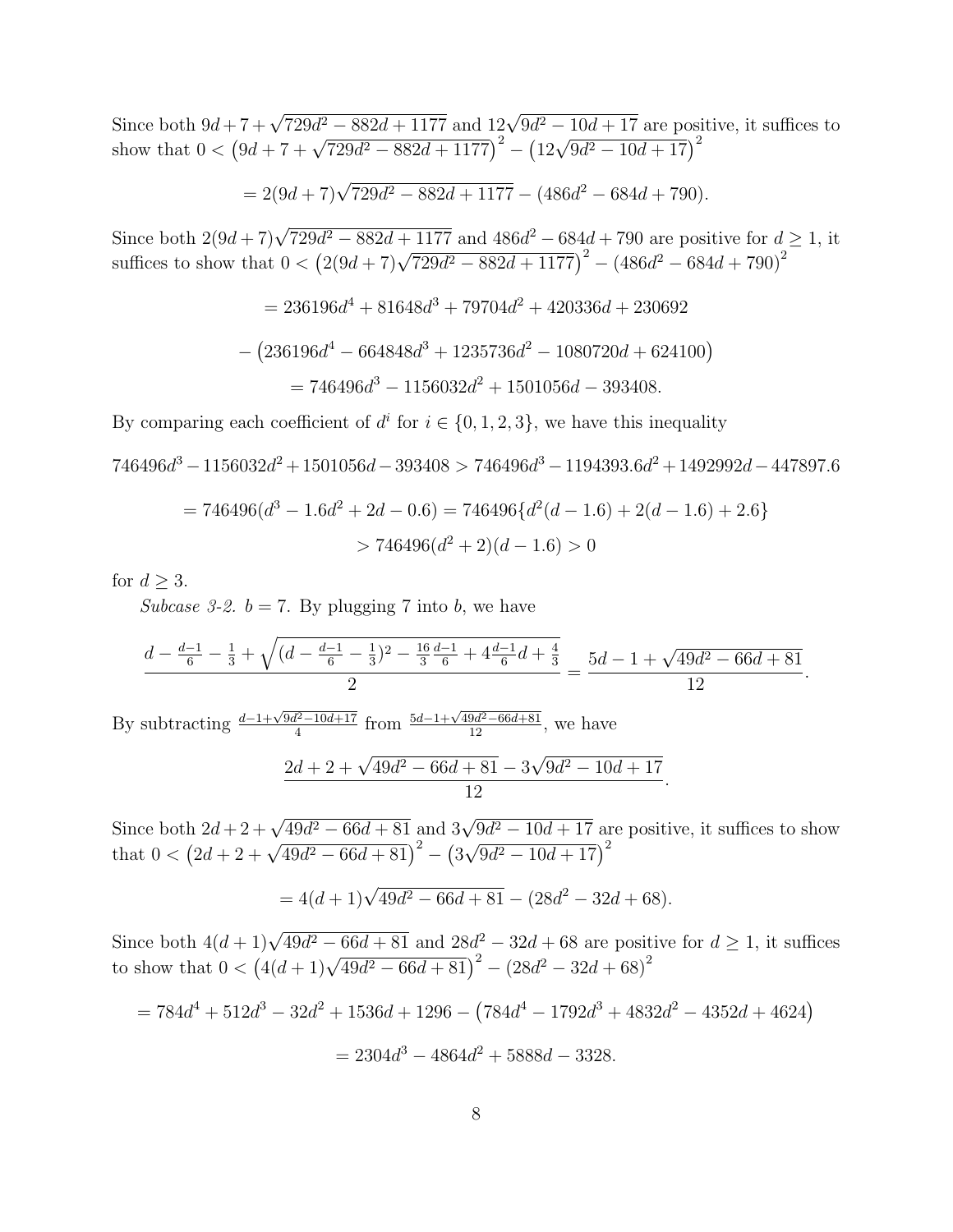By comparing each coefficient of  $d^i$  for  $i \in \{0, 1, 2, 3\}$ , we have this inequality

$$
2304d3 - 4864d2 + 5888d - 3328 > 2304d3 - 5068.8d2 + 4608d - 10137.6
$$
  
= 2304(d<sup>3</sup> - 2.2d<sup>2</sup> + 2d - 4.4) = 2304{d<sup>2</sup>(d - 2.2) + 2(d - 2.2)}  
> 746496(d<sup>2</sup> + 2)(d - 2.2) > 0

for  $d \geq 3$ .

Subcase 3-3.  $b = 5$ . If we plug 5 into b, then we have

$$
\frac{d - \frac{d-1}4 - \frac 13 +\sqrt{(d-\frac{d-1}4-\frac 13)^2-\frac{16}3\frac{d-1}4+4\frac{d-1}4d+\frac 43}}2=\frac{9d-1+\sqrt{225d^2-354d+385}}{24}.
$$

By subtracting  $\frac{d-1+\sqrt{9d^2-10d+17}}{4}$  $\frac{d^2-10d+17}{4}$  from  $\frac{9d-1+\sqrt{225d^2-354d+385}}{24}$ , we have

$$
\frac{3d+5+\sqrt{225d^2-354d+385}-6\sqrt{9d^2-10d+17}}{24}
$$

.

Since both  $3d + 5 + \sqrt{225d^2 - 354d + 385}$  and  $6\sqrt{9d^2 - 10d + 17}$  are positive, it suffices to show that  $0 < (3d + 5 + \sqrt{225d^2 - 354d + 385})^2 - (6$ √  $\overline{9d^2-10d+17}^2$ <sup>2</sup>

$$
= 2(3d+5)\sqrt{225d^2 - 354d + 385} - (90d^2 - 36d + 202).
$$

Since both  $2(3d+5)\sqrt{225d^2-354d+385}$  and  $90d^2-36d+202$  are positive for  $d \ge 1$ , it suffices to show that  $0 < (2(3d+5)\sqrt{225d^2-354d+385})^2 - (90d^2-36d+202)^2$ 

$$
=8100d^4+14256d^3-6120d^2+10800d+38500-(8100d^4-6480d^3+37656d^2-14544d+40804)
$$

$$
= 20736d^3 - 43776d^2 + 25344d - 2304.
$$

By comparing each coefficient of  $d^i$  for  $i \in \{0, 1, 2, 3\}$ , we have this inequality

$$
20736d3 - 43776d2 + 25344d - 2304 > 20736d3 - 47692.8d2 + 20736d - 20733.7
$$

$$
= 20736(d3 - 2.3d2 + d - 2.3) = \{20736(d2 + 1)(d - 2.3)\} > 0
$$

for  $d > 3$ .

Case 4.  $a = 3$  and  $b = 3$ . By Observation [2.1,](#page-2-2) the only graph with  $a = 3$  and  $b = 3$  is  $H_{d,1}$ , which completes the proof.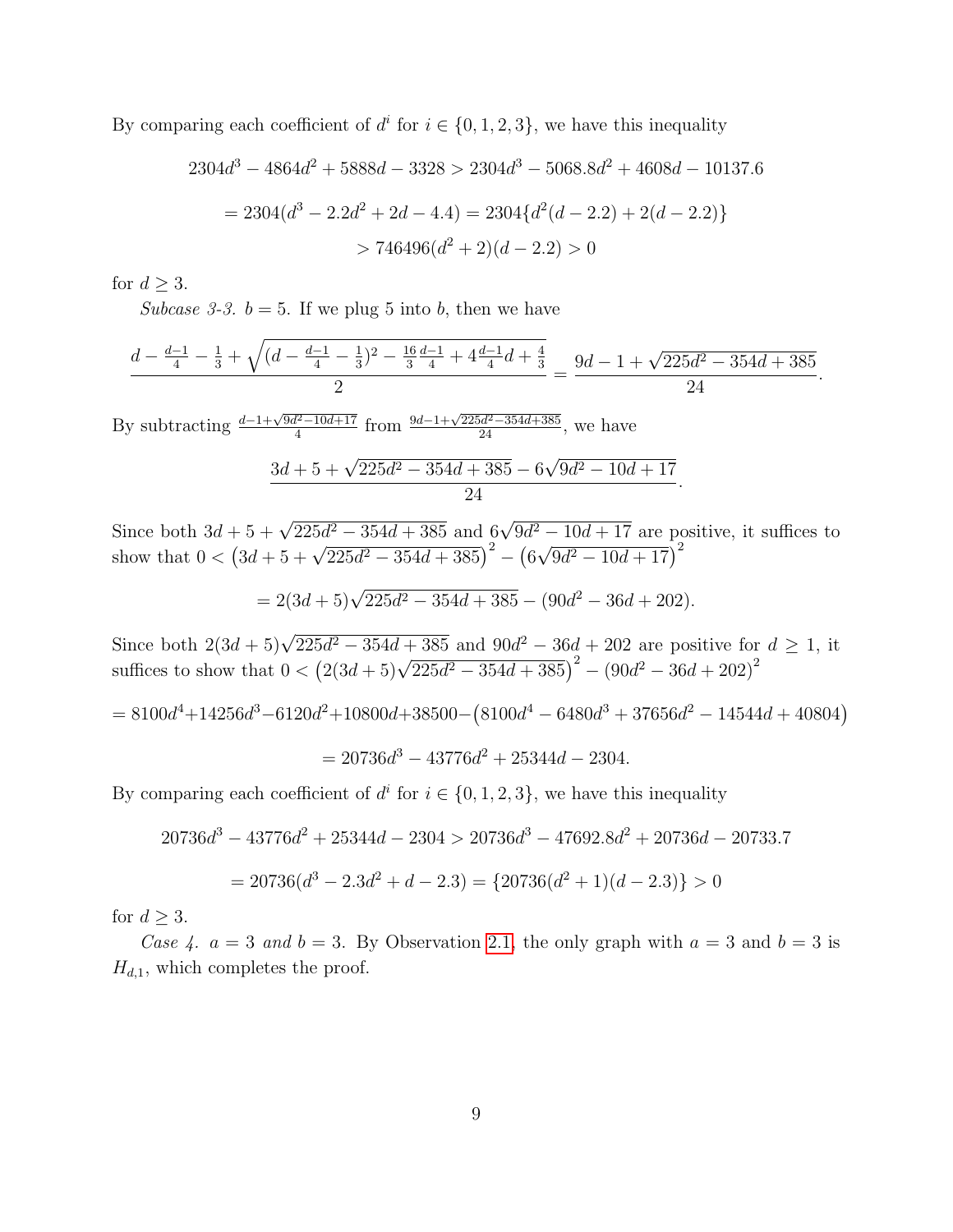#### 4 Proof of Theorem [1.5](#page-2-1)

If the edge-connectivity of a regular multigraph  $G$  is even, then there exists a vertex subset S such that  $|[S, V(G) - S]|$  is even. Since G is multigraph, the size of S may be 2, so we have much simpler case than the ones of Theorem [1.4.](#page-2-0)

*Proof of Theorem [1.5](#page-2-1).* Assume to the contrary that  $\kappa'(G) \leq t$ . Then there exists a vertex subset S such that  $l = |[S, \overline{S}]| \le t$  for some positive integer l. Let  $a = |A|$  and let  $b = |\overline{A}|$ , so we have  $a + b = n$ . We may assume that  $a \geq b$ . Note that a is at least 2. The quotient matrix of the partiton S and  $\overline{S}$  is

$$
A = \begin{pmatrix} d - \frac{l}{a} & \frac{l}{a} \\ \frac{l}{b} & d - \frac{l}{b} \end{pmatrix}.
$$

The characteristic polynomial of this matrix equals

$$
\left(x - d + \frac{l}{a}\right)\left(x - d + \frac{l}{b}\right) - \frac{l^2}{ab}
$$

$$
\bigg\},
$$

 $=(x-d)^2+\left(\frac{l}{2}\right)$ a  $+$ l b  $\setminus$  $(x - d) = (x - d)$  $\sqrt{ }$  $x-d+\frac{l}{q}$ a  $+$ l b  $\setminus$ .

Thus the eigenvalues of the matrix A are d and  $d - \frac{l}{a} - \frac{l}{b}$  $\frac{l}{b}$ .

Since  $b \ge a \ge 2$ , by Theorem [2.3,](#page-3-2) we have

$$
\lambda_2(G) \ge d - \frac{l}{a} - \frac{l}{b} \ge d - \frac{l}{2} - \frac{l}{2} = d - l \ge d - t.
$$
 (5)

Assume that t is odd. Then we have  $t \geq 3$ . If  $l = t$ , then since  $b \geq a \geq 3$ ,

$$
\lambda_2(G) \ge d - \frac{l}{a} - \frac{l}{b} \ge d - \frac{2l}{3} = d - \frac{2t}{3} \ge d - t + 1. \tag{6}
$$

If  $l < t$ , then since  $b \ge a \ge 2$ ,

$$
\lambda_2(G) \ge d - \frac{l}{a} - \frac{l}{b} \ge d - l \ge d - t + 1. \tag{7}
$$

#### References

- <span id="page-9-1"></span>[1] A. Brouwer and W. Haemers, Spectra of Graphs, 245pp book (2011), available at [http://www.win.tue.nl/](http://www.win.tue.nl/~aeb/2WF02/spectra.pdf)∼aeb/2WF02/spectra.pdf.
- <span id="page-9-0"></span>[2] S.L. Chandran, Minimum cuts, girth and spectral threshold, Inform. Process. Lett. 89 (2004), no. 3, 105-110.